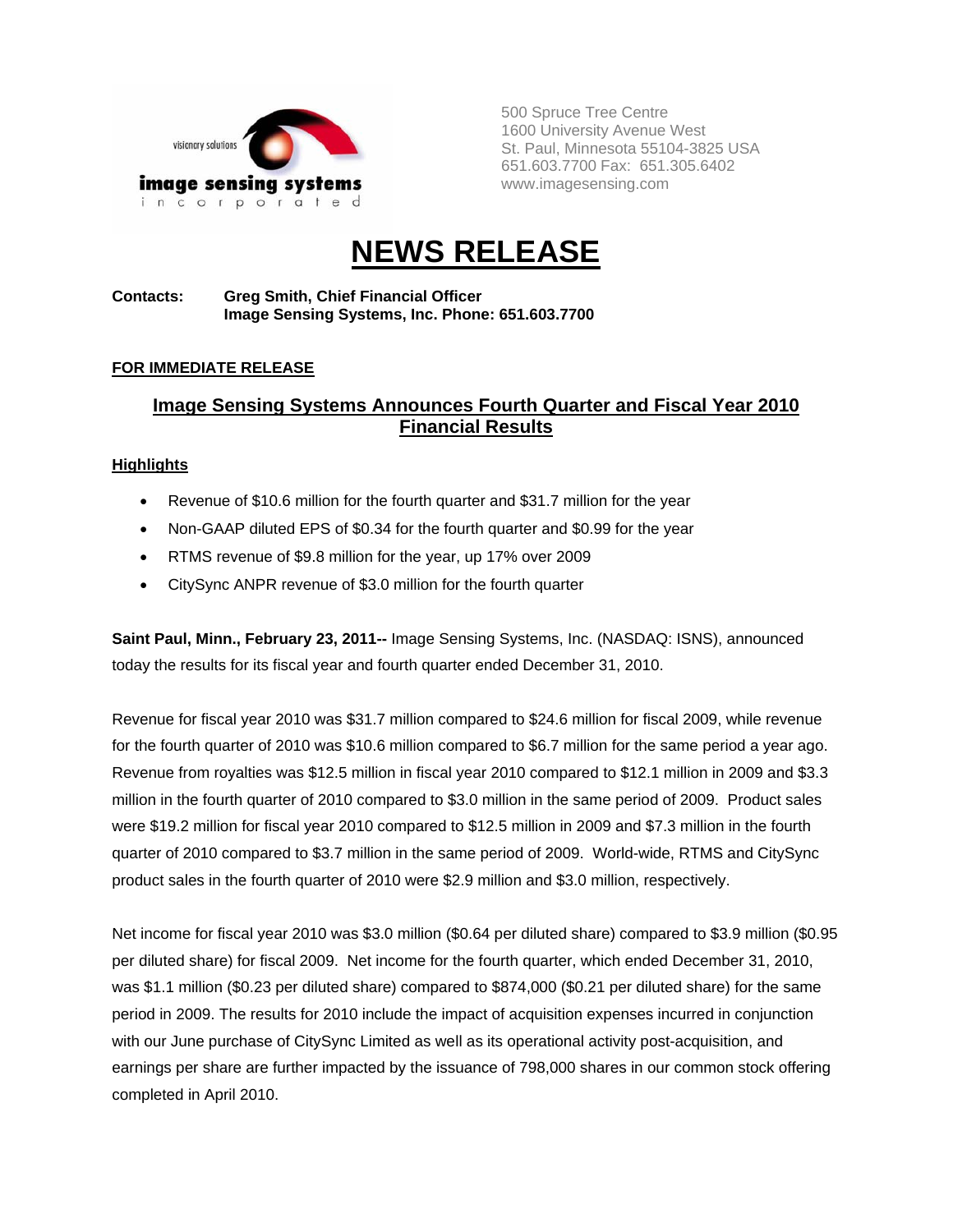On a non-GAAP basis, excluding intangible asset amortization net of tax and acquisition related expenses, net income for fiscal year 2010 was \$4.6 million (\$0.99 per diluted share) and for the fourth quarter was \$1.7 million (\$0.34 per diluted share).

The sellers of the RTMS business, also known as the EIS assets, are entitled to receive a \$1.7 million earnout payment based on RTMS operating results for fiscal year 2010. This liability has been recorded on our balance sheet as of December 31, 2010 with a corresponding increase in goodwill. The sellers of CitySync are entitled to a \$696,000 earnout payment for 2010 achievement which has also been recorded as a liability on our balance sheet as of December 31, 2010. Our initial estimate of 2010 earnout was \$491,000. Under the new purchase accounting rules, the incremental \$205,000 of earnout due is recorded as operating expense, which we have included in the acquisition related expenses line item on the statement of income.

Ken Aubrey, CEO, said, "Our results for fiscal 2010 are encouraging, but mixed. On the one hand, revenues for the year, and particularly for the last two quarters, were at record levels. Our overall non-GAAP income was noteworthy, as was the RTMS product line's revenue growth to almost \$10 million. On the other hand, margins in our newly acquired CitySync business were lower than we'd like, primarily owing to inherited supply chain management issues which we will address as we integrate processes over the coming year. Additionally, margins were further negatively impacted by increased warranty reserves for residual hardware issues.

"Looking forward to 2011 and for the time being, our board of directors has adopted the following strategic goals:

- Enhance share value through focusing on organic revenue and profit growth
- Redouble emphasis on operational execution
- Timely achievement of key product launches, including hybrid
- Complete integration of previous acquisitions
- Expand selling capacity and sales distribution channels
- Broaden the pool of senior managers to better support the strategic goals

"Additionally, I want to reiterate that our business is seasonally driven, and in our first fiscal quarter it is winter in most of our markets. Revenue generation is always more challenging in our first quarter than during warmer months when infrastructure construction can more readily proceed."

#### Non-GAAP Information

We provide certain non-GAAP financial information as supplemental information to GAAP amounts. This non-GAAP information excludes the impact, net of tax, of amortizing the intangible assets from the 2007 EIS asset acquisition and the CitySync acquisition and may exclude other non-recurring items. Management believes that this presentation facilitates the comparison of our current operating results to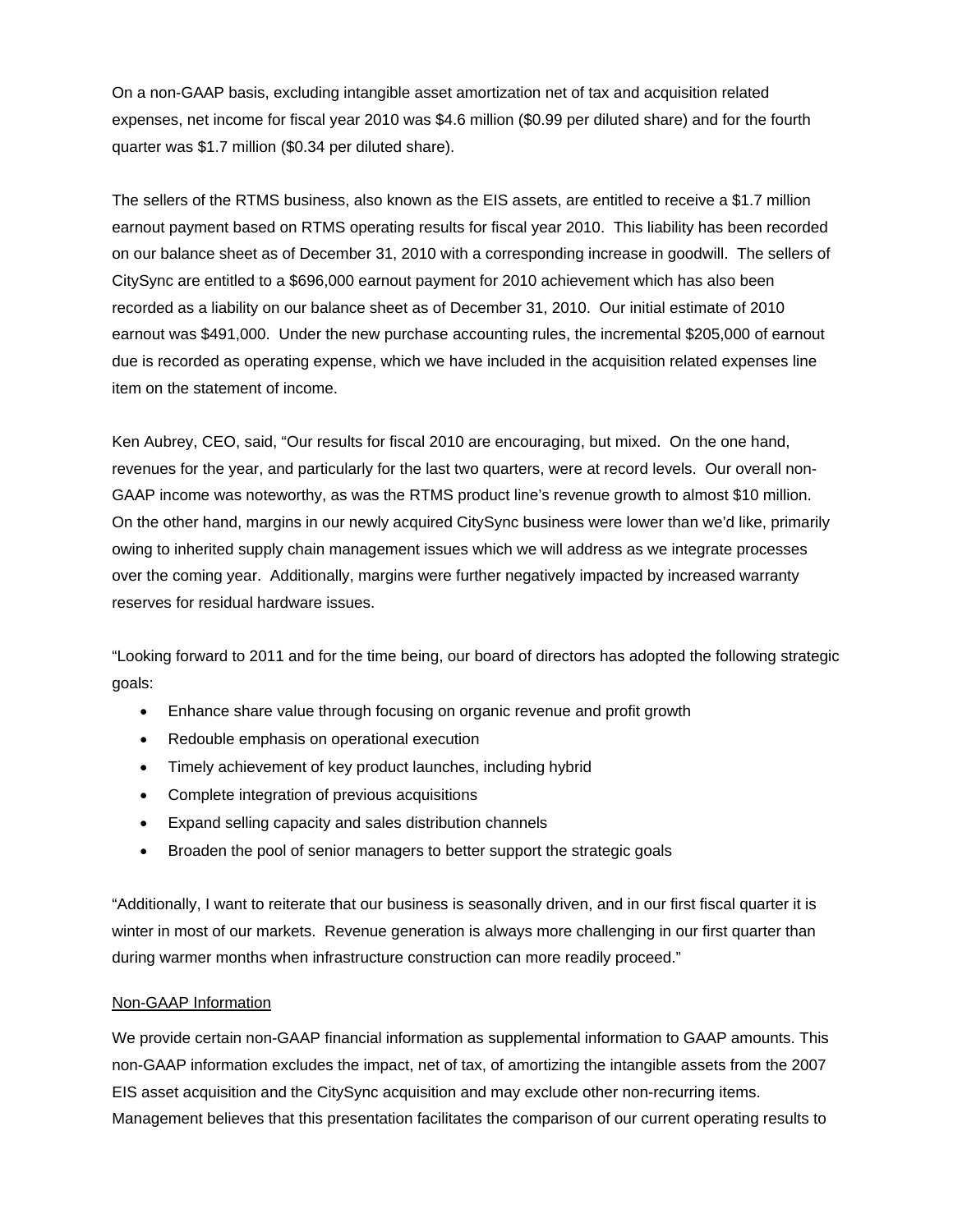historical operating results. Management uses this non-GAAP information to evaluate short-term and long-term operating trends in our core operations. Non-GAAP information is not prepared in accordance with GAAP and should not be considered a substitute for or an alternative to GAAP financial measures and may not be computed the same as similarly titled measures used by other companies.

#### About Image Sensing

Image Sensing Systems, Inc. is a provider of software-based detection solutions for the Intelligent Transportation Systems (ITS) sector and adjacent markets including security, police and parking. We have sold more than 110,000 units of our industry leading Autoscope® machine-vision, RTMS® radar and CitySync automatic number plate recognition (ANPR) products in over 60 countries worldwide. The depth of our experience coupled with the breadth of our product portfolio uniquely positions us to provide powerful hybrid technology solutions and to exploit the convergence of the traffic, security and environmental management markets. We are headquartered in St. Paul, Minnesota. Visit us on the web at imagesensing.com.

**Safe Harbor Statement:** Statements made in this release concerning the Company's or management's intentions, expectations, or predictions about future results or events are "forward-looking statements" within the meaning of the Private Securities Litigation Reform Act of 1995. Such statements reflect management's current expectations or beliefs, and are subject to risks and uncertainties that could cause actual results or events to vary from stated expectations, which variations could be material and adverse. Factors that could produce such a variation include, but are not limited to, the following: the inherent unreliability of earnings, revenue and cash flow predictions due to numerous factors, many of which are beyond the Company's control; developments in the demand for the Company's products and services; relationships with the Company's major customers and suppliers; the mix of and margins on the products we sell; unanticipated delays, costs and expenses inherent in the development and marketing of new products and services, including ANPR products; adverse weather conditions in our markets; the impact of governmental laws and regulations; increased international presence; our success in integrating acquisitions; and competitive factors. Our forward-looking statements speak only as of the time made, and we assume no obligation to publicly update any such statements. Additional information concerning these and other factors that could cause actual results and events to differ materially from the Company's current expectations are contained in the Company's reports and other documents filed with the Securities and Exchange Commission, including its Annual Report on Form 10-K for the year ended December 31, 2009 as updated on Form 10-Q filings made in 2010.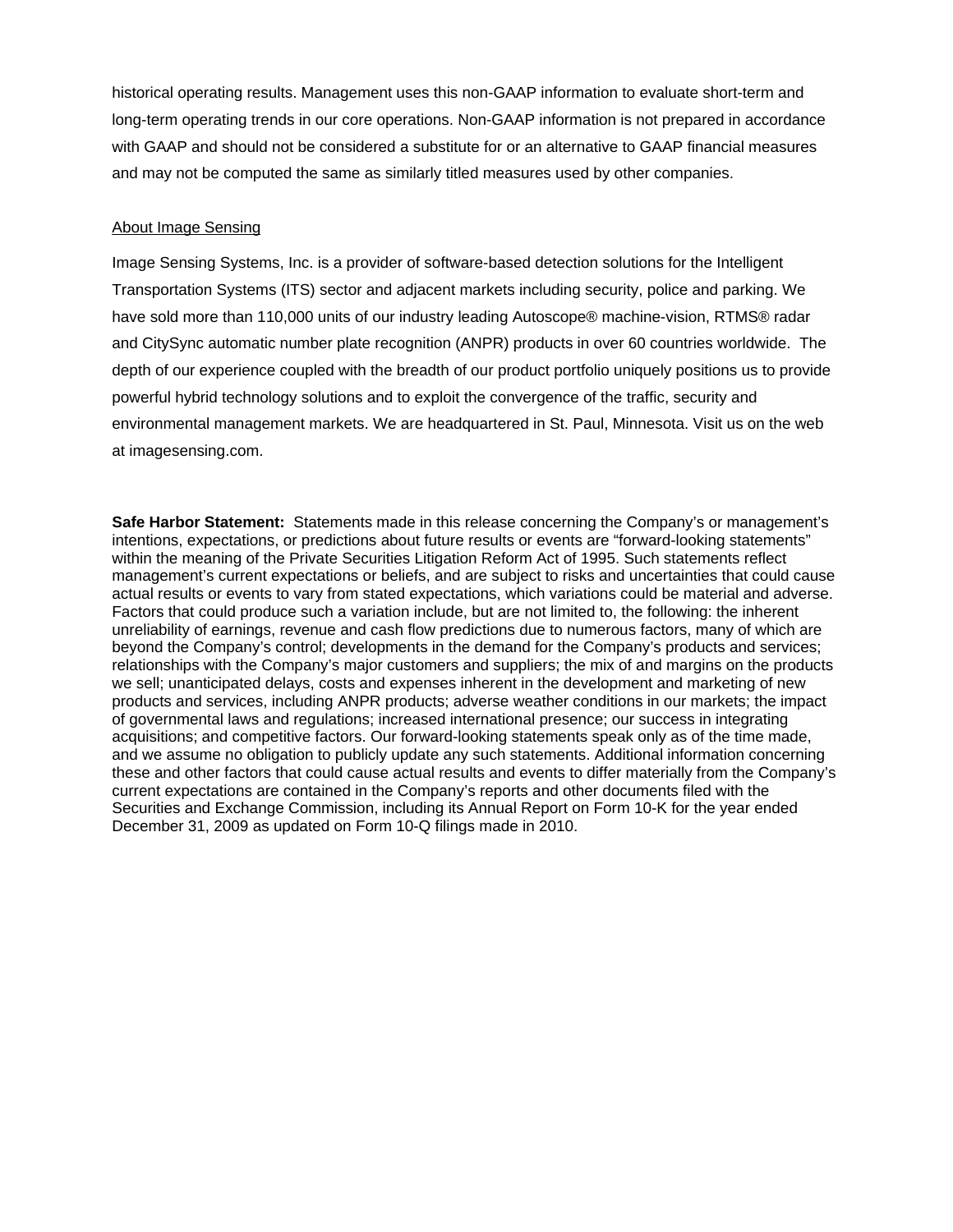#### Image Sensing Systems, Inc. Condensed Consolidated Statements of Income (in thousands, except per share information) (unaudited)

|                                                                                                             | <b>Three-Month Period</b><br>Ended December 31, |           | Year Ended<br>December 31, |          |
|-------------------------------------------------------------------------------------------------------------|-------------------------------------------------|-----------|----------------------------|----------|
|                                                                                                             | 2010                                            | 2009      | 2010                       | 2009     |
| Revenue                                                                                                     |                                                 |           |                            |          |
| Royalties                                                                                                   | \$3,297                                         | \$3,042   | \$12,519                   | \$12,110 |
| <b>Product sales</b>                                                                                        | 7,276                                           | 3,658     | 19,162                     | 12,483   |
|                                                                                                             | 10,573                                          | 6,700     | 31,681                     | 24,593   |
| Cost of revenue (exclusive of<br>amortization shown below)                                                  |                                                 |           |                            |          |
| <b>Product sales</b>                                                                                        | 3,202                                           | 1,350     | 7,799                      | 4,297    |
| Gross profit                                                                                                | 7,371                                           | 5,350     | 23,882                     | 20,296   |
| Operating expenses                                                                                          |                                                 |           |                            |          |
| Selling, marketing and product<br>support                                                                   | 3,219                                           | 1,929     | 9,807                      | 7,201    |
| General and administrative                                                                                  | 1,089                                           | 1,205     | 4,372                      | 3,779    |
| Research and development                                                                                    | 1,030                                           | 795       | 3,630                      | 3,336    |
| Acquisition related expenses                                                                                | 290                                             |           | 817                        |          |
| Amortization of intangible assets                                                                           | 399                                             | 192       | 1,218                      | 768      |
|                                                                                                             | 6,027                                           | 4,121     | 19,844                     | 15,084   |
| Income from operations                                                                                      | 1,344                                           | 1,229     | 4,038                      | 5,212    |
| Other income (expense), net                                                                                 | 23                                              | (11)      | (123)                      | 7        |
| Income before income taxes                                                                                  | 1,367                                           | 1,218     | 3,915                      | 5,219    |
| Income tax expense                                                                                          | 258                                             | 344       | 910                        | 1,354    |
| Net income                                                                                                  | \$1,109                                         | \$<br>874 | \$3,005                    | \$3,865  |
| Basic net income per share                                                                                  | \$0.23                                          | \$0.22    | \$0.66                     | \$0.97   |
| Diluted net income per share                                                                                | \$0.23                                          | \$0.21    | \$0.64                     | \$0.95   |
| Weighted shares - basic                                                                                     | 4,808                                           | 3,986     | 4,555                      | 3,985    |
| Weighted shares - diluted                                                                                   | 4,918                                           | 4,127     | 4,667                      | 4,081    |
| Reconciliation of GAAP to non-GAAP                                                                          |                                                 |           |                            |          |
| basis                                                                                                       |                                                 |           |                            |          |
| Non-GAAP operating expenses (1,2)                                                                           | 5,338                                           | 3,929     | 17,809                     | 14,316   |
| Non-GAAP income from operations                                                                             | 2,033                                           | 1,421     | 6,073                      | 5,980    |
| Other income (expense), net                                                                                 | 23                                              | (11)      | (123)                      | 7        |
| Non-GAAP income before income taxes                                                                         | 2,056                                           | 1,410     | 5,950                      | 5,987    |
| Non-GAAP income taxes (3)                                                                                   | 394                                             | 409       | 1,324                      | 1,851    |
| Non-GAAP net income                                                                                         | \$1,662                                         | \$1,001   | \$4,626                    | \$4,136  |
| Non-GAAP basic net income per share                                                                         | \$0.35                                          | \$0.25    | \$1.02                     | \$1.04   |
| Non-GAAP diluted net income per share                                                                       | \$0.34                                          | \$0.24    | \$0.99                     | \$1.01   |
| Notes to non-GAAP adjustments<br>(1) Amortization of intangible assets for period as shown above is removed |                                                 |           |                            |          |
| (2) Acquisition related expenses for period as shown above is removed                                       |                                                 |           |                            |          |
| (3) Income taxes are increased by impact of (1) at ISS' marginal tax rate of 34%                            |                                                 |           |                            |          |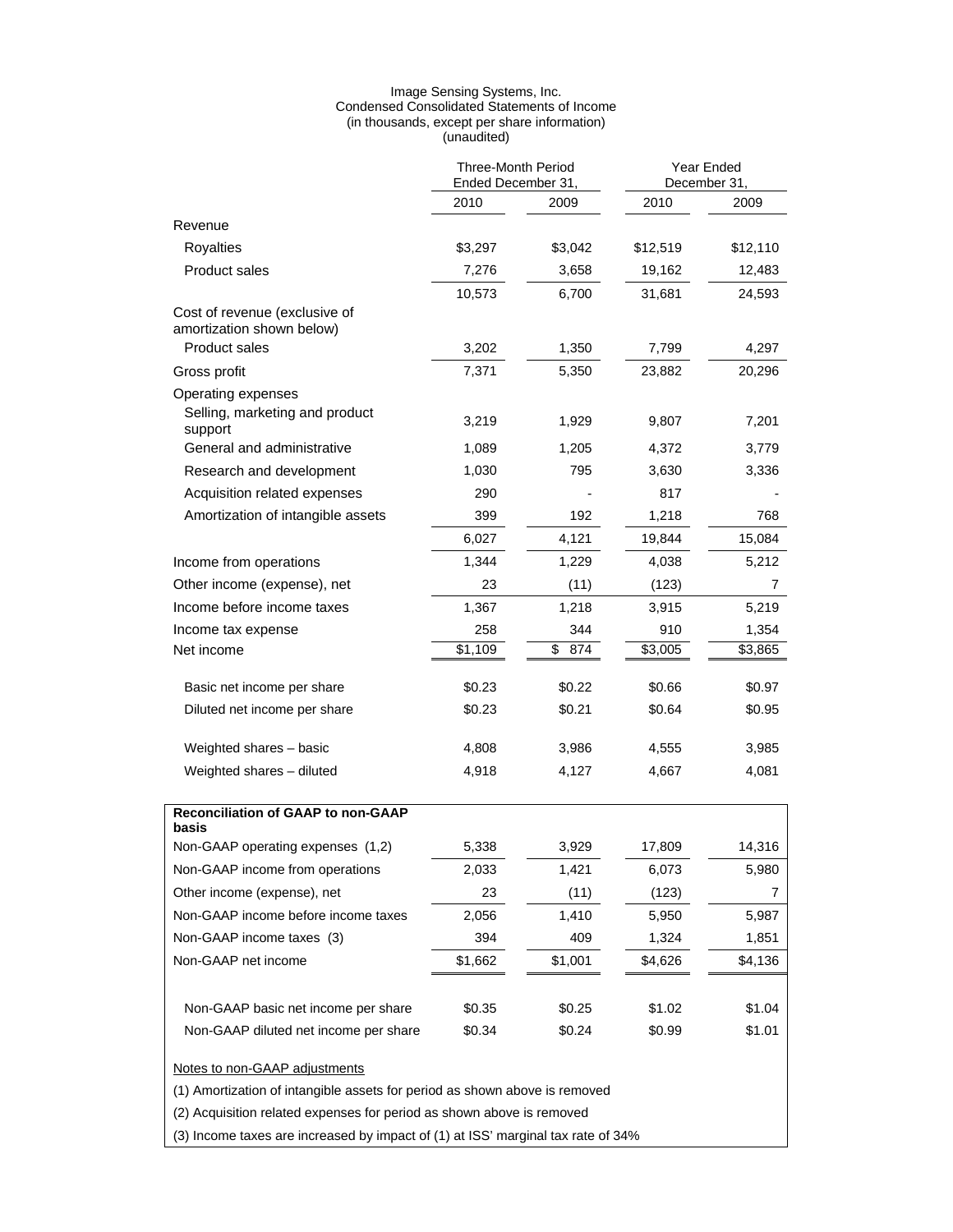#### Image Sensing Systems, Inc. Condensed Consolidated Balance Sheet (in thousands) (unaudited)

|                                       | December 31, | December 31, |
|---------------------------------------|--------------|--------------|
|                                       | 2010         | 2009         |
| Assets                                |              |              |
| <b>Current assets</b>                 |              |              |
| Cash and cash equivalents             | \$8,021      | \$14,084     |
| Investments                           | 3,954        | 3,935        |
| Receivables, net                      | 10,137       | 5,660        |
| Inventories                           | 4,649        | 2,734        |
| Prepaid expenses and deferred taxes   | 2,247        | 725          |
|                                       | 29,008       | 27,138       |
| Property and equipment, net           | 1,122        | 998          |
| Deferred income taxes                 |              | 1,676        |
| Goodwill and intangible assets, net   | 24,226       | 11,338       |
|                                       | \$54,356     | \$41,150     |
| Liabilities and Shareholders' Equity  |              |              |
| <b>Current liabilities</b>            |              |              |
| Accounts payable and accrued expenses | \$4,925      | \$2,454      |
| Bank debt                             |              | 4,000        |
| Earn-outs payable                     | 2,928        | 1,541        |
| Income taxes payable                  | 17           | 234          |
|                                       | 7,870        | 8,229        |
| Deferred income taxes                 | 290          |              |
| Income taxes payable                  | 175          | 208          |
| Shareholders' equity                  | 46,021       | 32,713       |
|                                       | \$54,356     | \$41,150     |